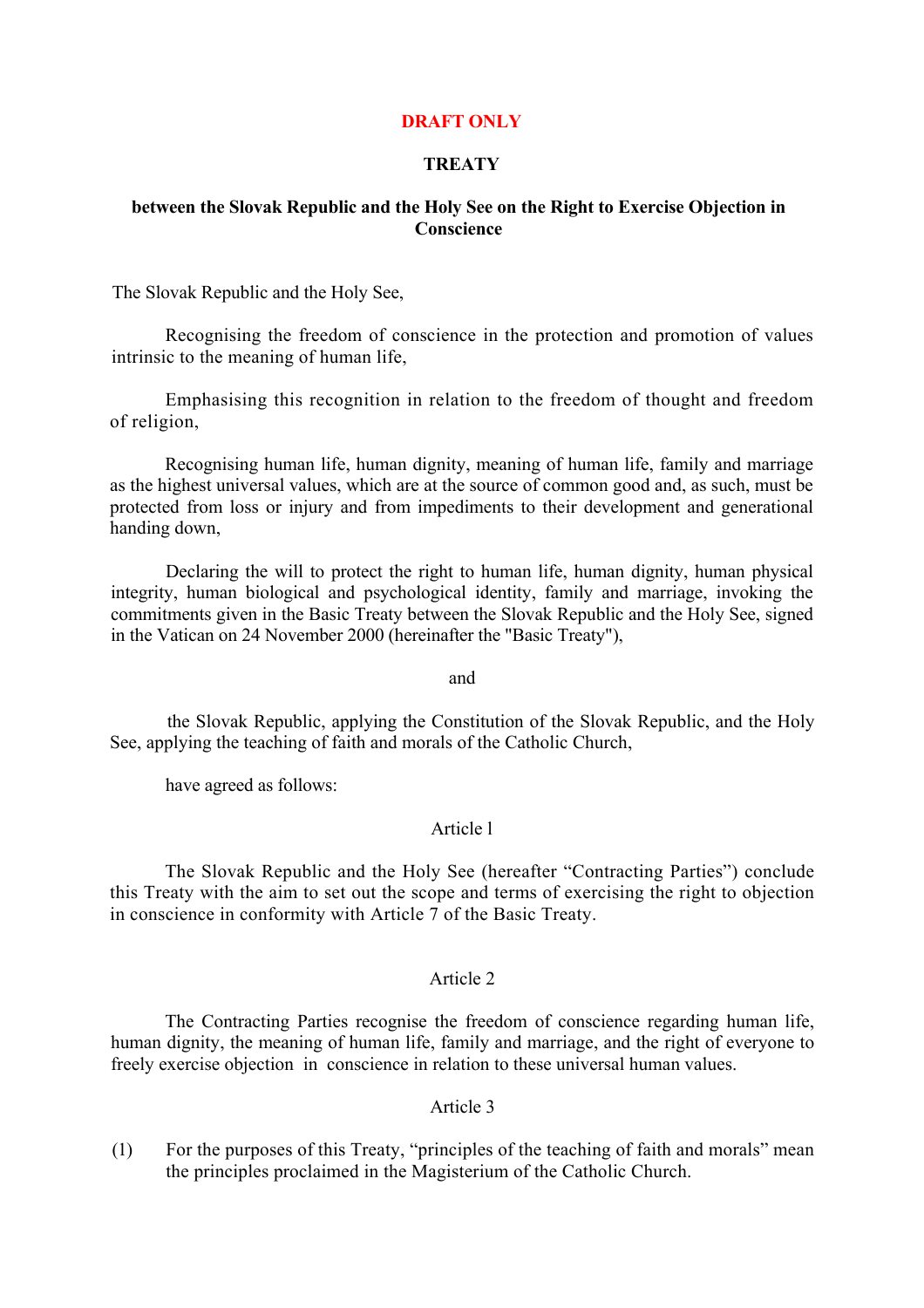- (2) For the purposes of this Treaty, "objection in conscience" means an objection raised in conformity with the principle of the freedom of conscience according to which anyone may refuse to act in a manner that he deems incompatible in his conscience with the teaching of faith and morals.
- (3) The term "to act" includes participating in an act or any other activity of unspecified duration connected with such act, including assistance.

#### Article 4

- (1) The right to exercise objection in conscience shall apply to:
	- a) the service in the armed forces or armed corps, including military service,
	- b) performances in the healthcare area, in particular acts related to artificial terminations of pregnancy, artificial or assisted fertilisation, experiments with and handling of human organs, human embryos and human sex cells, euthanasia, cloning, sterilisation or contraception,
	- c) activities in the field of upbringing and education, in particular those relating to Articles 12 and 13 of the Basic Treaty,
	- d) provision of legal services,
	- e) labour-law and other labour relations falling under the scope of this Treaty.
- (2) The Slovak Republic undertakes not to impose an obligation on the hospitals and healthcare facilities founded by the Catholic Church or an organisation thereof to perform artificial terminations of pregnancy, artificial or assisted fertilisations, experiments with or handling of human organs, human embryos or human sex cells, euthanasia, cloning, sterilisations, acts connected with contraception, and not to make the establishment or operation of a hospital or a healthcare facility founded by the Catholic Church or an organisation thereof conditional on the performance of the aforementioned activities.

# Article 5

The right to exercise objection in conscience shall be applied according to the legal order of the Slovak Republic and within its limits. In setting out the scope and manner of exercising the right to objection in conscience, the Slovak Republic shall take care to preserve the essence and the meaning of this right.

# Article 6

- (1) The action as a result of the exercise of objection in conscience shall not entail legal liability of the person who has exercised that right.
- (2) The right to exercise objections in conscience shall not warrant actions leading to the misuse of the objection in conscience. The misuse of the right to objection in conscience shall not entail protection from legal liability. The exercise of objection in conscience must not endanger human life or human health.